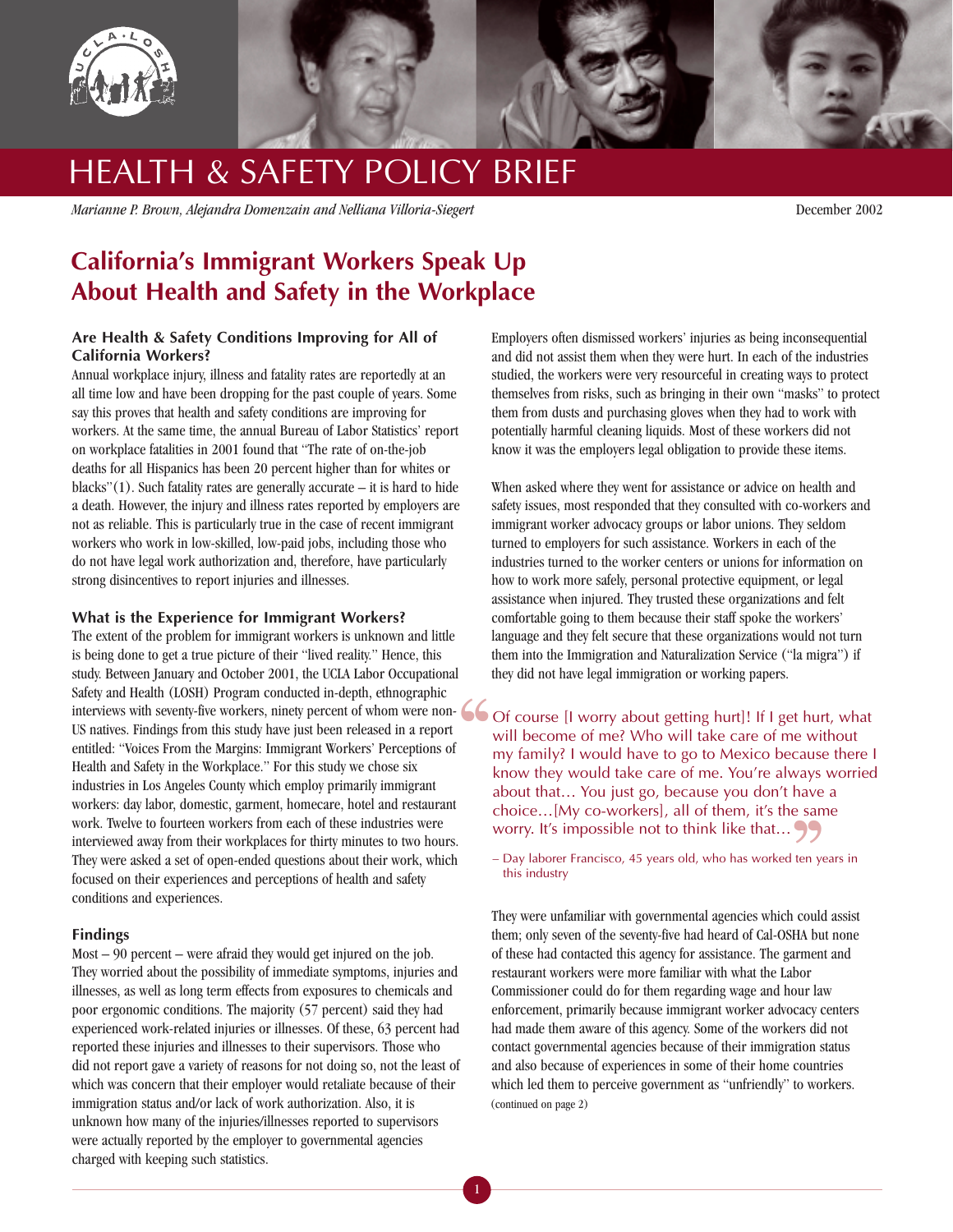Many wanted information and training about their workplace rights – including health and safety rights. Those who were without work authorization thought that workplace laws did not apply to them. They wanted to know more about how to do their jobs well and safely. Virtually everyone wanted health insurance. Only those who worked in unionized hotels and domestic workers who were members of a cooperative had access to such insurance. Many did not know where to go for treatment if they got sick. They also wanted the public to know what they did every day for a living, the working conditions they faced, and how they contributed to the economy.

I have heard there are laws in California….But if there were really laws they would be checking, wouldn't they? they would go to see the workers to check if they are treated well…But there isn't. I worked seven years in a restaurant, and I never saw…I think that since they don't check on the employer, he feels in a higher status. He takes advantage of the situation...The law is not being enforced.  $\frac{66}{\frac{1}{1}}$ 

– Restaurant worker Jen, 32 years old, who has worked for eleven years in this industry

This study sample was not large enough to allow us to make any irrefutable generalizations about immigrant workers' experiences in these industries. Nor was it a random sample; most of those interviewed were recruited through worker centers or labor unions. Nevertheless, we think the demographics of our sample are an approximate reflection of the true demographic breakdown in these industries. (See Figure 1. for a summary of the sample demographics.) Moreover, we think this study is a good start in obtaining information from these "invisible" or "hard to reach" workers and that the methodology we employed, using an ethnographic interview approach, yielded much rich information.

#### **Policy Recommendations**

Based on our interviews and what is already known about these industries from other studies, we think there is sufficient evidence now to make some recommendations on next steps to take to address health and safety needs of working immigrants in California today. Action is all the more urgent given that these growing industries already employ a large number of workers in California.

#### *Governmental Role*

First, it is critical that we improve the ability of Cal-OSHA and other governmental agencies to protect the safety and health of immigrant workers. However, this is a long term goal. There are compelling reasons why we should focus elsewhere for immediate action.

Over the past two decades we have experienced a "reality check" on what governmental agencies will or can do for California's workers. Last year a report on labor enforcement found that "by several measures – funding, staffing ratios and number of inspections – enforcement of laws covering wages, hours, health and safety was lower in 2000 than at the turn of each of the last three decades"(2). According to the report, the number of health and safety inspections performed by Cal-OSHA declined by over 47 percent between 1980 and 1999 (3). A month after the study was released, the California governor cut \$3 billion from the budget for labor law enforcement (4).

As of July 2002, Cal-OSHA had authorized 227.5 inspector positions. However, only 212 of these were filled; and only 31 of these inspectors were certified as Spanish-bilingual (5). In order to bring Cal-OSHA's inspection rate capacity to that of the average of the 20 other states that have their own state OSHA programs, the agency will need to hire an additional 178 inspectors. This is unlikely to happen in the short term. In fact, Cal-OSHA is expected to lose inspector positions in the 2002- 2003 budget.

Nevertheless, it is necessary to strengthen State of California agencies that are responsible for health and safety conditions of immigrant workers. Needed improvements include: creation of a database accessible to the public that includes citations levied against employers because of health and safety standards violations; improving the multilingual capacity of workplace inspectors in these agencies; focusing more enforcement activities on high-risk immigrant workplaces; and creation of an Office of Immigrant Workers within the newly formed Labor and Workforce Development Agency. For more recommendations regarding what government should do see another report released this fall (6).

It should be noted that the Acting Secretary of this newly formed Labor Agency, Steven J. Smith, recently declared at a Working Immigrant Safety and Health conference in Oakland, "Don't ever rely on the state agencies to get the job done" (7). He went on to say the Agency would never have enough funding to accomplish its mandate of protecting California's workers. He emphasized the need for worker advocacy groups to be proactive in order to ensure that his agency responds to the needs of working immigrants.

# *Community-based Organizations, Community Clinics & Immigrant Worker Advocacy Groups*

#### **Recommendation #1:**

**Establish a multi-year capacity building grants program for community-based organizations, clinics, and worker advocacy groups that work with, or provide services to, immigrants. This will allow them to provide training and educational materials for immigrant workers and also serve as an extension of governmental workplace health and safety agencies by reporting possible labor law violations and injury/illness cases.**

There is a strong need currently for community-based organizations, community clinics and worker advocacy groups – such as worker centers and labor unions – which work with immigrant workers to receive greater recognition and resources to continue and expand their assistance to immigrant workers. The workers we interviewed repeatedly expressed trust in and appreciation for the resources, assistance, and leadership opportunities they accessed through either worker centers (day laborers, domestic workers, garment workers, and restaurant workers) or labor unions (homecare and hotel workers).

These immigrant worker advocacy groups could have a much greater impact than they do currently. They could reach more workers with more information and assistance if they were better funded and if they, themselves, received training and information about workplace health and safety hazards and related legal rights. In addition to providing health and safety training and educational materials to workers, these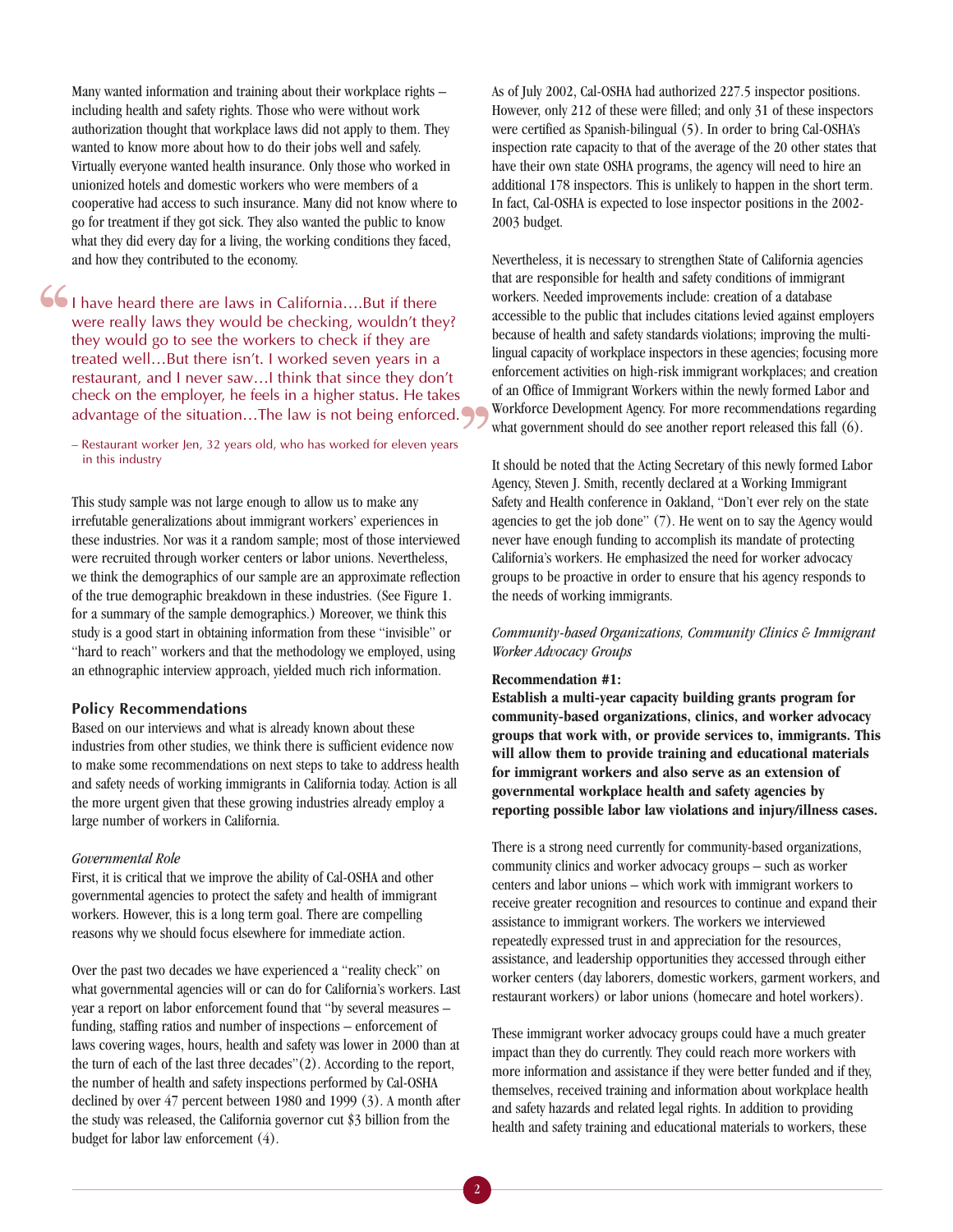| <b>FIGURE 1. SAMPLE DEMOGRAPHICS</b> |                       |                     |               |                         |                                            |                                             |                                             |
|--------------------------------------|-----------------------|---------------------|---------------|-------------------------|--------------------------------------------|---------------------------------------------|---------------------------------------------|
| <b>INDUSTRY</b>                      | #OF<br><b>WORKERS</b> | AGE<br><b>RANGE</b> | <b>GENDER</b> | NON-US<br><b>NATIVE</b> | <b>RANGE OF TIME</b><br><b>IN INDUSTRY</b> | <b>EXPERIENCED</b><br><b>INJURY/ILLNESS</b> | <b>REPORTED I/I</b><br><b>TO SUPERVISOR</b> |
| Day laborers                         | 12                    | $22 - 57$           | $12m$ , Of    | 11                      | $<$ 1 mo. - 10 yrs                         | 8                                           | 6                                           |
| Domestic                             | 12                    | $22 - 65$           | 0m, 12f       | 10                      | $<$ 2 mo. - 21 yrs.                        |                                             | 2                                           |
| Garment                              | 12                    | 21-49               | 5m, 7f        | 12                      | 1 yr., 2 mo. - 25 yrs.                     |                                             | 5                                           |
| Homecare                             | 13                    | 38-68               | 1m, 12f       | 10                      | $2 - 23$ yrs.                              | 4                                           |                                             |
| Hotel                                | 12                    | $22 - 58$           | 4m, 8f        | 11                      | 11 mo. - 38 yrs.                           | 9                                           | 8                                           |
| Restaurant                           | 14                    | $19 - 50$           | 10m, 4f       | 14                      | $6$ mo. $-9$ yrs.                          | 10                                          | 5                                           |

groups also can serve as worker advocates vis-a-vis the legal system, employers, and enforcement agencies. They also could funnel information to enforcement agencies, such as in the case with industry "sweeps" inspections noted previously. As a third party, they could report on hazardous conditions and injuries, thus prompting possible workplace inspections or developing a "shadow" injury/illness reporting system that could be compared with mandated employers' reports.

…recently we [were laid off]. They gave us a paper to sign…that we didn't have an accident…but since we don't know English, I think they only say what's in their interest and leave to us to interpret. Many signed it, the majority…people that really did have injuries! they don't speak English, and they're not sure how it works.  $\frac{66}{\frac{6}{10}}$ 

– Hotel worker Carlota, 32 years old with thirteen years in this industry

#### *Clearinghouse/Resource Center*

**Recommendation #2: Establish a California Clearinghouse/Resource Center for immigrant worker health and safety education and information.**

There is also a need for a California Immigrant Worker Health and Safety Clearinghouse/Resource Center which could provide education and information on workplace health and safety for these communitybased organizations, clinics and worker advocacy groups that work with immigrants. This Clearinghouse/Resource Center should also create a public information campaign on immigrant worker health and safety rights for workers and the general public.

#### *Public Hearings*

#### **Recommendation #3:**

**Hold public hearings around the state where immigrant workers and their advocates report on workers' health and safety experiences. This will help raise public awareness on these issues and help make employers and governmental agencies more accountable.**

In order to raise the public's, elected officials' and governmental agencies' awareness about the health and safety issues faced by working immigrants, state-wide public hearings should be held, where workers and their advocacy organizations could chronicle their experiences and say what they think is needed to alleviate the problems.

#### *More Research Needed*

**Recommendation #4:** 

**Carry out more research, including ethnographic research like this study, of immigrant workers' health and safety experience in the workplace.**

More research is needed on the issue of health and safety conditions and the needs of immigrant workers. We recommend that there be a more detailed study of other specializations within the industries examined in this study, such as the cutters in the garment industry, the cooks in restaurants, and those day laborers who do roofing. There is also a need to study other industries where immigrants dominate, including, but not limited to: janitorial work, food processing/manufacturing, car washing, nursing homes, security services, and dry cleaning establishments.

#### **Summary**

There is mounting evidence that immigrant workers are experiencing injuries, illnesses, and fatalities at a greater rate than other U.S. workers. This ethnographic study is additional evidence that governmental injury and illness statistics do not reflect the "lived reality" of these workers. California has more of these low-wage immigrant workers than any other state. The seven Southern California counties alone account for sixty-one percent of the state's workers, and are also home to most of the immigrant workers in the state.

This problem needs to be addressed directly and promptly before it worsens. With the current state budget crisis and weakening economy, it is unrealistic to think that the newly formed Labor and Workforce Development Agency and its Division of Occupational Safety and Health (Cal-OSHA) will be able to address this problem adequately in the short term. Nevertheless, other steps can, and should, be taken now by this new Labor Agency, the legislature, and immigrant worker advocacy groups to assist these workers. For example, Workforce Investment Act discretionary funds controlled by the governor and private funding sources could support some or all of the recommendations proposed herein.

These are the same workers Californians depend upon every day to provide the services and products we take for granted. Now is the time to address the workplace conditions these workers face.